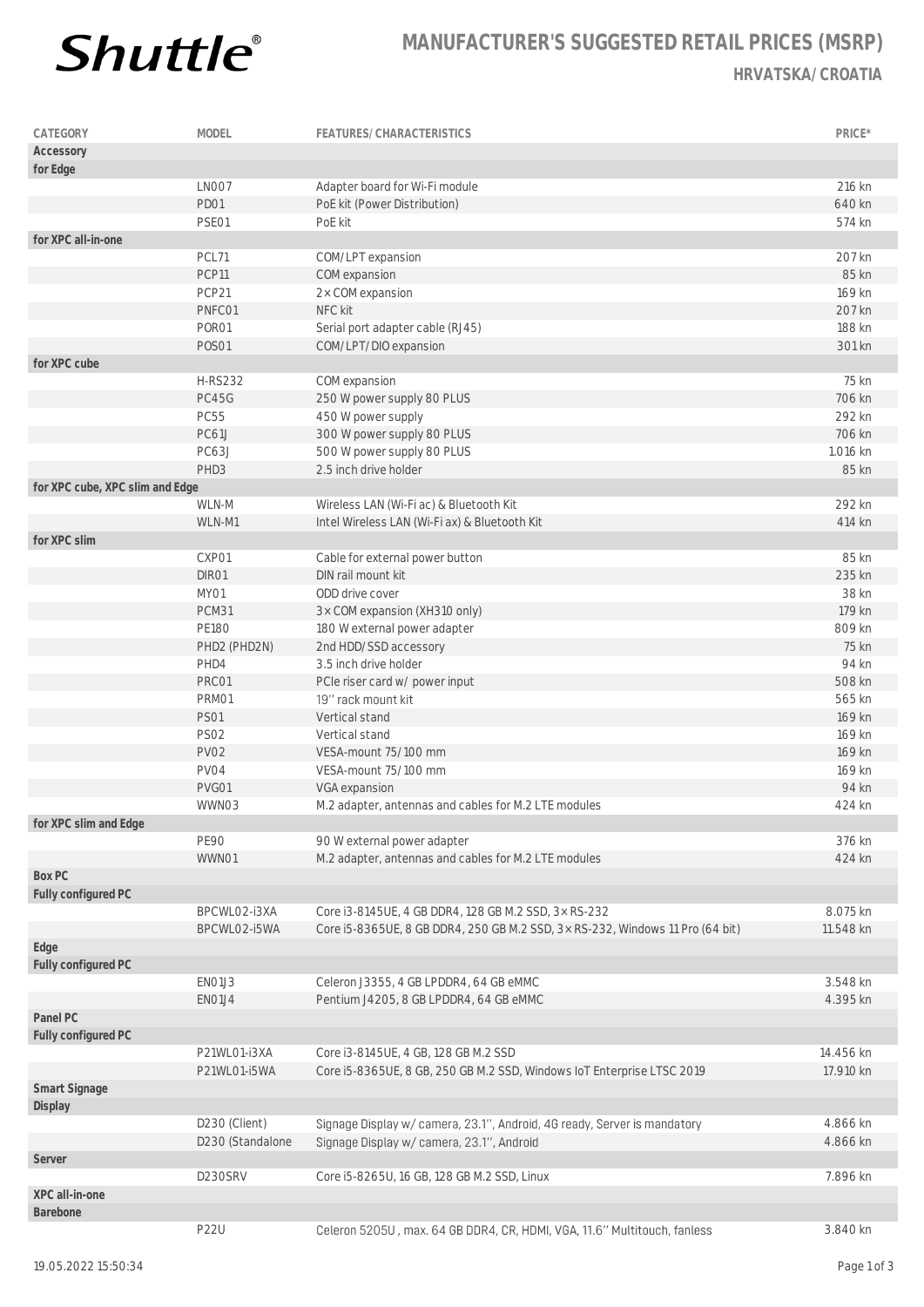| CATEGORY            | MODEL              | FEATURES/CHARACTERISTICS                                                                                                                                                                     | PRICE*               |
|---------------------|--------------------|----------------------------------------------------------------------------------------------------------------------------------------------------------------------------------------------|----------------------|
|                     | <b>P51U</b>        | Celeron 4205U, max. 32 GB DDR4, CR, HDMI, VGA, 15.6" Multitouch, Wi-Fi, BT, fanless                                                                                                          | 4.574 kn             |
|                     | P51U3              | Core i3-7100U, max. 32 GB DDR4, CR, HDMI, VGA, 15.6" Multitouch, Wi-Fi, BT, fanless                                                                                                          | 7.096 kn             |
|                     | P90U (White)       | Celeron 3865U, max. 32 GB DDR4, CR, HDMI, VGA, 19.5" Multitouch, Wi-Fi, BT, fanless                                                                                                          | 5.383 kn             |
|                     | P90U3 (Black)      | Core i3-7100U, max. 32 GB DDR4, CR, HDMI, VGA, 19.5" Multitouch, Wi-Fi, BT, fanless                                                                                                          | 7.200 kn             |
|                     | P90U3 (White)      | Core i3-7100U, max. 32 GB DDR4, CR, HDMI, VGA, 19.5" Multitouch, Wi-Fi, BT, fanless                                                                                                          | 7.388 kn             |
|                     | P90U5 (Black)      | Core i5-7200U, max. 32 GB DDR4, CR, HDMI, VGA, 19.5" Multitouch, Wi-Fi, BT, fanless                                                                                                          | 7.962 kn             |
|                     | P92U (Black)       | Celeron 5205U, max. 64 GB DDR4, CR, HDMI, VGA, 19.5" Multitouch, Wi-Fi, BT, fanless                                                                                                          | 5.844 kn             |
|                     | P92U (White)       | Celeron 5205U, max. 64 GB DDR4, CR, HDMI, VGA, 19.5" Multitouch, Wi-Fi, BT, fanless                                                                                                          | 6.004 kn             |
|                     | P92U3 (Black       | Core i3-10110U, max. 64 GB DDR4, CR, HDMI, VGA, 19.5" Multitouch, Wi-Fi, BT, fanless                                                                                                         | 7.595 kn             |
|                     | P92U3 (White)      | Core i3-10110U, max. 64 GB DDR4, CR, HDMI, VGA, 19.5" Multitouch, Wi-Fi, BT, fanless                                                                                                         | 7.746 kn             |
|                     | P92U5 (Black)      | Core i5-10210U, max. 64 GB DDR4, CR, HDMI, VGA, 19.5" Multitouch, Wi-Fi, BT, fanless                                                                                                         | 8.781 kn             |
|                     | X50V7 (Black)      | Celeron 4205U, max. 64 GB DDR4, CR, HDMI, VGA, 15.6" Touch, Wi-Fi, fanless                                                                                                                   | 4.009 kn             |
|                     | X50V7 (White)      | Celeron 4205U, max. 64 GB DDR4, CR, HDMI, VGA, 15.6" Touch, Wi-Fi, fanless                                                                                                                   | 4.009 kn             |
|                     | X50V7U3 (Black)    | Core i3-8145U, max. 64 GB DDR4, CR, HDMI, VGA, 15.6" Touch, Wi-Fi, fanless                                                                                                                   | 6.070 kn             |
|                     | X50V7U3 (White)    | Core i3-8145U, max. 64 GB DDR4, CR, HDMI, VGA, 15.6" Touch, Wi-Fi, fanless                                                                                                                   | 6.070 kn             |
|                     | X50V8 (Black)      | Celeron 5205U, max. 64 GB DDR4, CR, HDMI, VGA, 15.6" Touch, Wi-Fi, fanless                                                                                                                   | 4.301 kn             |
|                     | X50V8 (White)      | Celeron 5205U, max. 64 GB DDR4, CR, HDMI, VGA, 15.6" Touch, Wi-Fi, fanless                                                                                                                   | 4.301 kn             |
|                     | X50V8U3 (Black)    | Core i3-10110U, max. 64 GB DDR4, CR, HDMI, VGA, 15.6" Touch, Wi-Fi, fanless                                                                                                                  | 6.334 kn             |
|                     | X50V8U3 (White)    | Core i3-10110U, max. 64 GB DDR4, CR, HDMI, VGA, 15.6" Touch, Wi-Fi, fanless                                                                                                                  | 6.334 kn             |
| Fully configured PC |                    |                                                                                                                                                                                              |                      |
|                     | <b>P5100PA</b>     | Celeron 4205U, 4 GB, 120 GB M.2 SSD, RS-232, Windows IoT Enterprise LTSC 2019                                                                                                                | 5.816 kn             |
|                     | <b>P9200PA</b>     | Celeron 5205U, 8 GB DDR4, 250 GB M.2 SSD, Windows IoT Enterprise LTSC 2019                                                                                                                   | 7.237 kn             |
|                     | P9200XA            | Celeron 5205U, 8 GB DDR4, 128 GB M.2 SSD                                                                                                                                                     | 6.851 kn             |
|                     | <b>POS P510</b>    | Celeron 4205U, 4 GB, 120 GB M.2 SSD, RS-232                                                                                                                                                  | 5.139 kn             |
|                     | <b>POS P920</b>    | Celeron 5205U, 4 GB DDR4, 128 GB M.2 SSD, RS-232, LPT                                                                                                                                        | 6.541 kn             |
|                     | POS X507 (Black)   | Celeron 4205U, 4 GB, 120 GB SSD, RS-232, LPT                                                                                                                                                 | 4.762 kn             |
|                     | POS X507 (White)   | Celeron 4205U, 4 GB, 120 GB SSD, RS-232, LPT                                                                                                                                                 | 4.762 kn             |
|                     | X5070PA (Black)    | Celeron 4205U, 4 GB, 120 GB M.2 SSD, Windows IoT Enterprise LTSC 2019                                                                                                                        | 5.261 kn             |
|                     | X5070TA (Black)    | Celeron 4205U, 4 GB, 120 GB M.2 SSD, Windows 10 Pro (64 bit)                                                                                                                                 | 5.054 kn             |
|                     | X5070XA (Black)    | Celeron 4205U, 4 GB, 500 GB                                                                                                                                                                  | 4.743 kn             |
|                     | X5070XA (White)    | Celeron 4205U, 4 GB, 500 GB                                                                                                                                                                  | 4.743 kn             |
|                     | X5073TA (Black)    | Core i3-8145U, 8 GB, 120 GB M.2 SSD, Windows 10 Pro (64 bit)                                                                                                                                 | 8.357 kn             |
|                     | X5073XA (Black)    | Core i3-8145U, 8 GB, 120 GB SSD                                                                                                                                                              | 6.767 kn             |
| XPC cube            |                    |                                                                                                                                                                                              |                      |
| Barebone            |                    |                                                                                                                                                                                              |                      |
|                     | SH310R4V2          | LGA1151v2, H310, max. 64 GB DDR4, HDMI 2.0, DP, VGA, Aluminium, 300 W                                                                                                                        | 2.456 kn             |
|                     | SH370R6V2 Plus     | LGA1151v2, H370, max. 64 GB DDR4, HDMI 2.0, 2× DP, USB 3.2, Alumin., 500 W                                                                                                                   | 3.435 kn             |
|                     | <b>SH510R4</b>     | LGA1200, H510, max. 64 GB DDR4, HDMI 2.0, DP, VGA, Aluminium, 300 W                                                                                                                          | 3.153 kn             |
|                     | <b>SH570R6</b>     | LGA1200, H570, max. 128 GB DDR4, HDMI 2.0, 2x DP, USB 3.2, Aluminium, 300 W                                                                                                                  | 3.520 kn             |
|                     |                    |                                                                                                                                                                                              |                      |
|                     | SH570R6 Plus       | LGA1200, H570, max. 128 GB DDR4, HDMI 2.0, 2× DP, USB 3.2, Aluminium, 500 W                                                                                                                  | 4.019 kn             |
|                     |                    |                                                                                                                                                                                              |                      |
|                     | <b>SH570R8</b>     | LGA1200, H570, max. 128 GB DDR4, HDMI 2.0, 2× DP, USB 3.2, Aluminium, 4× HDD, 500 W                                                                                                          | 4.132 kn             |
|                     | <b>SZ270R8</b>     | LGA1151, Z270, max. 64 GB DDR4, HDMI, 2× DP, 2× LAN, Aluminium, 4× HDD, 500 W                                                                                                                | 1.383 kn             |
| XPC nano            |                    |                                                                                                                                                                                              |                      |
| Barebone            |                    |                                                                                                                                                                                              |                      |
|                     | NC <sub>10</sub> U | Celeron 4205U, max. 32 GB DDR4, CR, HDMI 2.0, DP, Wi-Fi, RS-232, Plastic                                                                                                                     | 1.929 kn             |
|                     | NC10U3             | Core i3-8145U, max. 32 GB DDR4, CR, HDMI 2.0, DP, Wi-Fi, RS-232, Plastic                                                                                                                     | 3.746 kn             |
|                     | <b>NC10U5</b>      | Core i5-8265U, max. 32 GB DDR4, CR, HDMI 2.0, DP, Wi-Fi, RS-232, Plastic                                                                                                                     | 4.706 kn             |
|                     | <b>NC10U7</b>      | Core i7-8565U, max. 32 GB DDR4, CR, HDMI 2.0, DP, Wi-Fi, RS-232, Plastic                                                                                                                     | 5.957 kn             |
|                     | NSO2AV2            | ARM, 2 GB DDR3, 16 GB Flash, CR, HDMI 2.0, Wi-Fi, BT, PoE, Android 8.1                                                                                                                       | 1.440 kn             |
|                     | NSO2EV2            | ARM, 2 GB DDR3, 16 GB Flash, CR, HDMI 2.0, Wi-Fi, BT, PoE, Android 8.1                                                                                                                       | 1.694 kn             |
| Fully configured PC |                    |                                                                                                                                                                                              |                      |
|                     | NC1010BA           | Celeron 4205U, 4 GB, 64 GB M.2 SSD, Windows 10 Pro (64 bit)                                                                                                                                  | 3.068 kn             |
|                     | <b>NC1010XA</b>    | Celeron 4205U, 4 GB, 128 GB M.2 SSD                                                                                                                                                          | 2.616 kn             |
| XPC slim            |                    |                                                                                                                                                                                              |                      |
| Barebone            |                    |                                                                                                                                                                                              |                      |
|                     | DA320              | AM4 (AMD), A320, max. 32 GB DDR4, CR, HDMI 2.0, 2× DP, 2× LAN, RS-232, Steel                                                                                                                 | 2.108 kn             |
|                     | DHO <sub>2U</sub>  | Celeron 3865U, max. 32 GB DDR4, GTX 1050, 4× HDMI 2.0, Steel                                                                                                                                 | 2.786 kn             |
|                     | DH32U              | Pentium Gold 7505, max. 64 GB DDR4, 4× HDMI 2.0, Steel                                                                                                                                       | 3.398 kn             |
|                     | DH32U5             | Core i5-1135G7, max. 64 GB DDR4, 4x HDMI 2.0, Steel                                                                                                                                          | 5.967 kn             |
|                     | DH410              | LGA1200, H410, max. 64 GB DDR4, CR, HDMI 2.0, DP, 2× LAN, RS-232, Steel                                                                                                                      | 2.494 kn             |
|                     | <b>DH410S</b>      | LGA1200, H410, max. 64 GB DDR4, CR, HDMI, DP, LAN, USB-C, Steel                                                                                                                              | 2.287 kn             |
|                     | DH470C             | LGA1200, H470, max. 64 GB DDR4, HDMI 2.0, 2x DP, 2x LAN, RS-232, USB 3.2, Steel                                                                                                              | 2.710 kn             |
|                     | DL20N              | Celeron N4505, max. 16 GB DDR4, CR, HDMI 2.0, DP, VGA, RS-232, fanless                                                                                                                       | 2.296 kn             |
|                     | DL20N6             | Pentium Silver N6005, max. 16 GB DDR4, CR, HDMI 2.0, DP, VGA, RS-232, fanless                                                                                                                | 2.729 kn             |
|                     | DS10U              | Celeron 4205U, max. 32 GB DDR4, CR, HDMI 2.0, DP, VGA, 2× LAN, Wi-Fi, BT, RS-232, Steel, fan                                                                                                 | 2.588 kn             |
|                     | DS10U3<br>DS10U5   | Core i3-8145U, max. 32 GB DDR4, CR, HDMI 2.0, DP, VGA, 2× LAN, Wi-Fi, BT, USB 3.2, RS-232, S<br>Core i5-8265U, max. 32 GB DDR4, CR, HDMI 2.0, DP, VGA, 2x LAN, Wi-Fi, BT, USB 3.2, RS-232, S | 4.866 kn<br>5.892 kn |